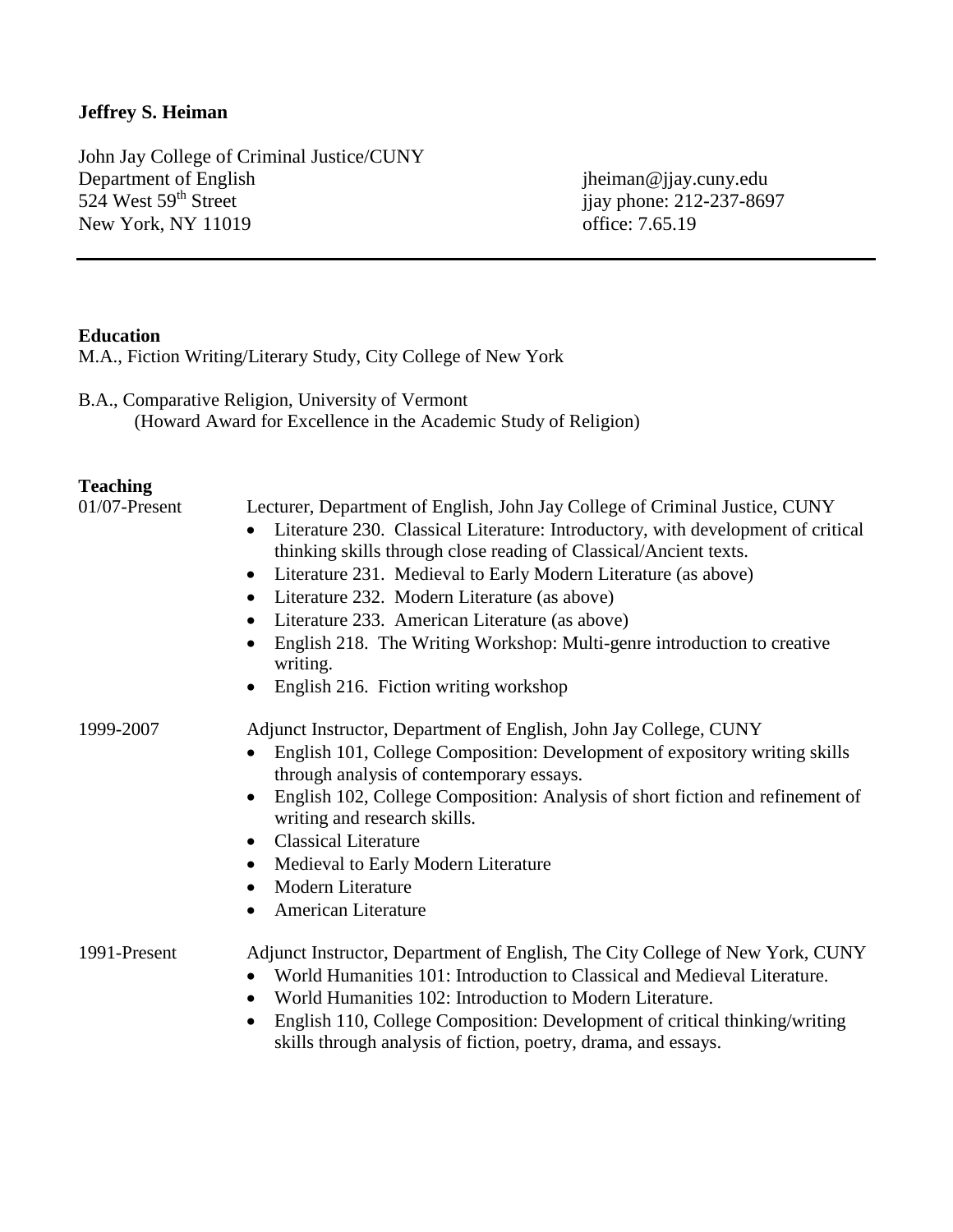## **English Department Service**

| Spring 2013  | Deputy Chair (interim)                                                       |
|--------------|------------------------------------------------------------------------------|
| Spring 2009  | Curriculum Committee (Ann Huse, Chair)                                       |
| 2008-present | Appeals Committee (Livia Katz, Chair)                                        |
| 2008         | Hiring Committee (Mark McBeth, Chair)                                        |
| Continuing   | Outcomes Assessment Committee in preparation for Middle States Accreditation |

## **Related Academic Experience**

| 1995-1999 | Director and Instructor, World Humanities Reading and Discussion Group Program<br>The City College of New York<br>Led small group discussions of World Humanities texts for CCNY students.<br>Administered program of 12-15 groups per semester (8-10 students per group).<br>$\bullet$ |
|-----------|-----------------------------------------------------------------------------------------------------------------------------------------------------------------------------------------------------------------------------------------------------------------------------------------|
| 1994-1997 | Production Editor and Editorial Board: Essays on World Humanities<br>(CCNY Humanities Faculty Publication)                                                                                                                                                                              |
| 1992-1994 | Coordinator, Faculty Development Colloquium<br>The City College of New York<br>Weekly presentations by new faculty on pedagogy and interpretation of texts<br>used in CCNY World Humanities courses.                                                                                    |
| 1988-1989 | Staff, Fiction Magazine, New York<br>Mark Mirsky, Publisher<br>Copy-editing, selection of stories, circulation                                                                                                                                                                          |

## **John Jay Publications**

*J Journal: New Writing on Justice* (2008). Co-founder, co-editor Vol. 5, No. 2 (Fall 2012) Vol. 5, No. 1 (Spring 2012) Vol. 4, No. 2 (Fall 2011) Vol. 4, No. 1 (Spring 2011) Vol. 3, No. 2 (Fall 2010) Vol. 3, No. 1 (Spring 2010) Vol. 2, No. 2 (Fall 2009) Vol. 2, No. 1 (Spring 2009) Vol. 1, No. 2 (Fall 2008) Vol. 1, No. 1 (Spring 2008)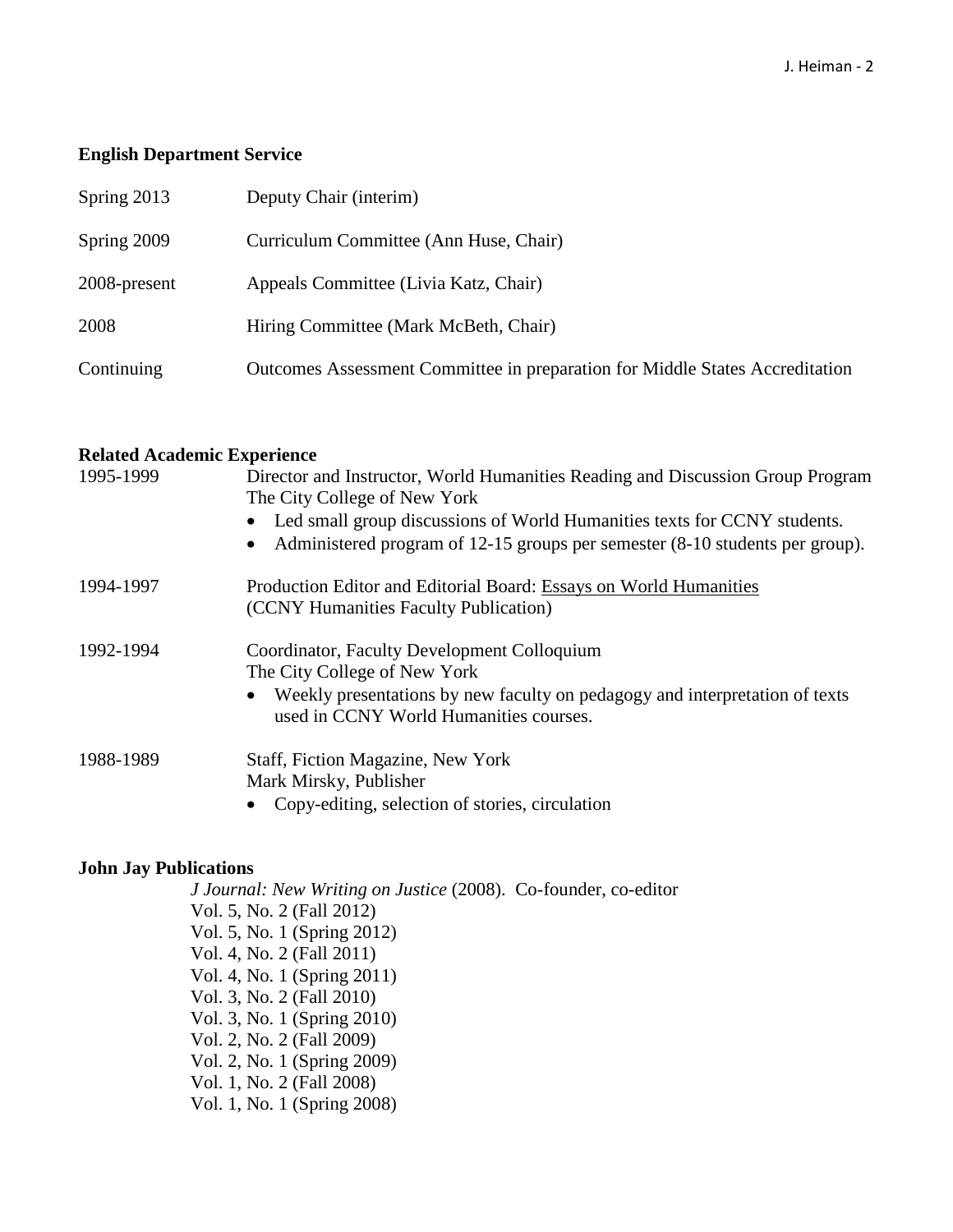## **John Jay Publications** (continued)

*John Jay's Finest*. Co-editor Volume 25, May 2010 Volume 26, May 2011

## **Selected Publications**

"Liebeskummer." (story) *Inkwell* (Fall 2005): 105-121

"Vin Laforge." *Best American Essays 2001*. New York: Houghton Mifflin (2001): 73-81

"Vin Laforge." (excerpt from nonfiction novel) *The Massachusetts Review* 41/1 (2000): 73-81

"Mythology and the Epics."

<<www.humanities.ccny.cuny.edu/humanities/cityweb/whumhome.html>> (Fall 1999)

"Observations from Mrigasthali." (story) *Travelers' Tales: Nepal*. Sebastopol, CA: O'Reilly and Associates, 1997: 67-79.

"The Waiting to Dying House." (essay) *The Massachusetts Review* 37/4 (1996): 557-568.

"A Lakh of Ears." (essay) *The Massachusetts Review* 37/2 (1996): 159-173.

"Found in Kathmandu." (essay) *Chautari* Vol. 2 (1996)

"Myth in the Humanities Classroom." (essay) *Essays on World Humanities* 1/1 (1994)

### **Conference/Meeting**

AWP (Association of Writers and Writing Programs) Conference, NYC, January 2008. Meet with editors of literary journals; promote *J Journal*.

CLMP (Council of Literary Magazines and Presses) Meeting, NYC, May 2009. Presentation of *J Journal* to editors and readers of literary journals.

CLMP Meeting, NYC, May 2010. Presentation of *J Journal* to editors and readers of literary journals.

CLMP Meeting, NYC, June 2011. Presentation of *J Journal* to editors and readers of literary journals.

### **Grants**

PSC/CUNY Summer Salary Grants awarded in 2010, 2011, 2012 for work on novel.